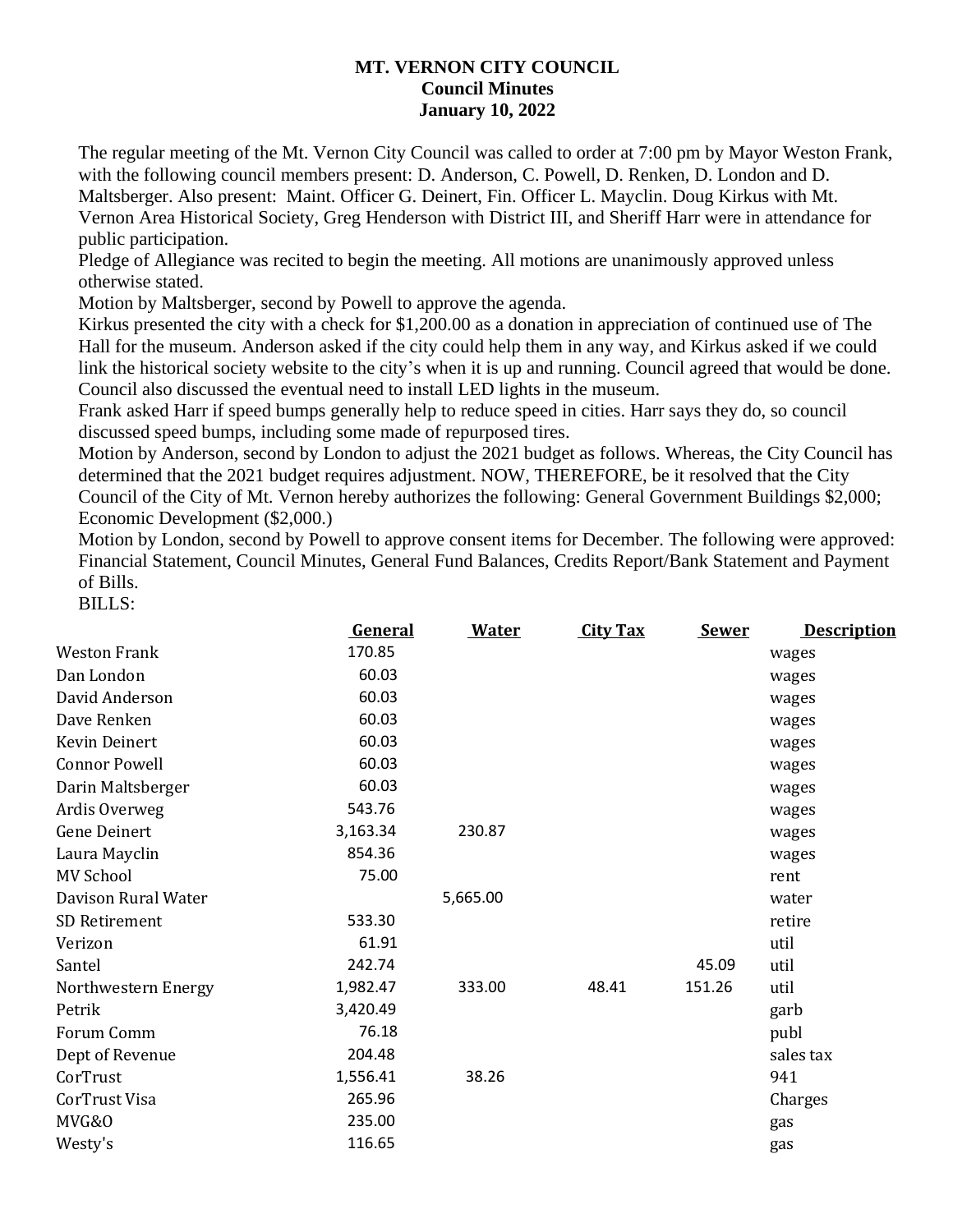| <b>SD DANR</b>          |          |       | 450.00   | dues         |
|-------------------------|----------|-------|----------|--------------|
| Ardis Overweg           | 329.20   |       |          | books        |
| District III Planning   | 828.00   |       |          | dues         |
| Morgan Theeler          | 547.19   |       |          | legal        |
| SD Unemployment Ins     | 1.11     |       |          | Unempl       |
| <b>Consumer Reports</b> | 26.00    |       |          | Subs         |
| Smithsonian Magazine    | 26.00    |       |          | Subs         |
| <b>MDSP Productions</b> | 1,472.00 |       |          | Supplies     |
| SD - DOH                |          | 30.00 |          | Lab          |
| <b>Scott Supply</b>     | 18.50    |       |          | Repairs      |
| J&W Mktg                | 165.50   |       |          | Mgmt         |
| Dakota Pump             |          |       | 1,055.51 | Repairs/dues |
| Code Enf Spec           | 980.79   |       |          | Code Enf     |
| SD 811                  | 21.28    |       |          | Locates      |
| $A-OX$                  | 515.95   |       |          | Supplies     |
| Meyers Oil              | 152.20   |       |          | Supplies     |
| Davison County          | 275.40   |       |          | Maint        |
|                         |          |       |          |              |

## OLD BUSINESS

- 1. Jackrabbit Farms is making a donation for tables/chairs for The Hall. The fire department didn't budget for payment, so we will move forward one month to assist in getting this accounted for. Frank has the check for the city for the purchase of the land for \$1.
- 2. London spoke with Joel re: Code Enforcement. Vehicles are currently moving from the Giedd property. Council expressed their desire to have the updates that Joel sends show a new date due on residents who have compliance issues that are currently past due but are being worked on. Mayclin will be contacting London any time she gets a code enforcement update to be certain he is updated as well.

3. Mayclin will look into SDML Ordinance Codification to see what other cities use the service. NEW BUSINESS

- 1. Finance Officer's report: Mayclin let council know of upcoming FEMA flood training available in Sioux Falls and the 2022 Municipal Government Day in Pierre. The SD State Historical Society approved the nomination of the Mt. Vernon Auditorium to National Register of Historic Places.
- 2. Henderson discussed ARPA funds, giving more specific uses as to how they can be used. These funds are for water and sewer infrastructure, so the council discussed that the Northeast Subdivision could possibly benefit from these funds.
- 3. If needed the city election will be held Aril 12, 2022. We will be posting the Notice of Vacancy in the newspaper 2 times toward the end of this month. To get elected officials for Ward I up for elections in staggered terms, motion by Anderson, second by London to have one 2-year term and one 1-year term for election in Ward I.
- 4. Council approved the annual contract for Brosz Engineering.
- 5. Motion by Anderson, second by Renken to approve the 2022 Wages as follows: G. Deinert, maintenance supervisor, \$55,463 per year; L. Mayclin, finance officer, \$18.21 per hour; A. Overweg, librarian, \$7,706 per year; Maintenance Help, \$14.34 per year; Mayor \$185.00 per month: Council \$65.00 per month.
- 6. Westy's will be transferring the liquor license to the new owners, so we will be having a hearing for that.
- 7. Per the claims adjuster for the insurance company, the skid loader is being totaled after the recent accident. He indicated that we do have rental coverage, should the need arise for equipment before we are able to obtain a replacement. Scott Supply has given an estimate for a new skid loader at